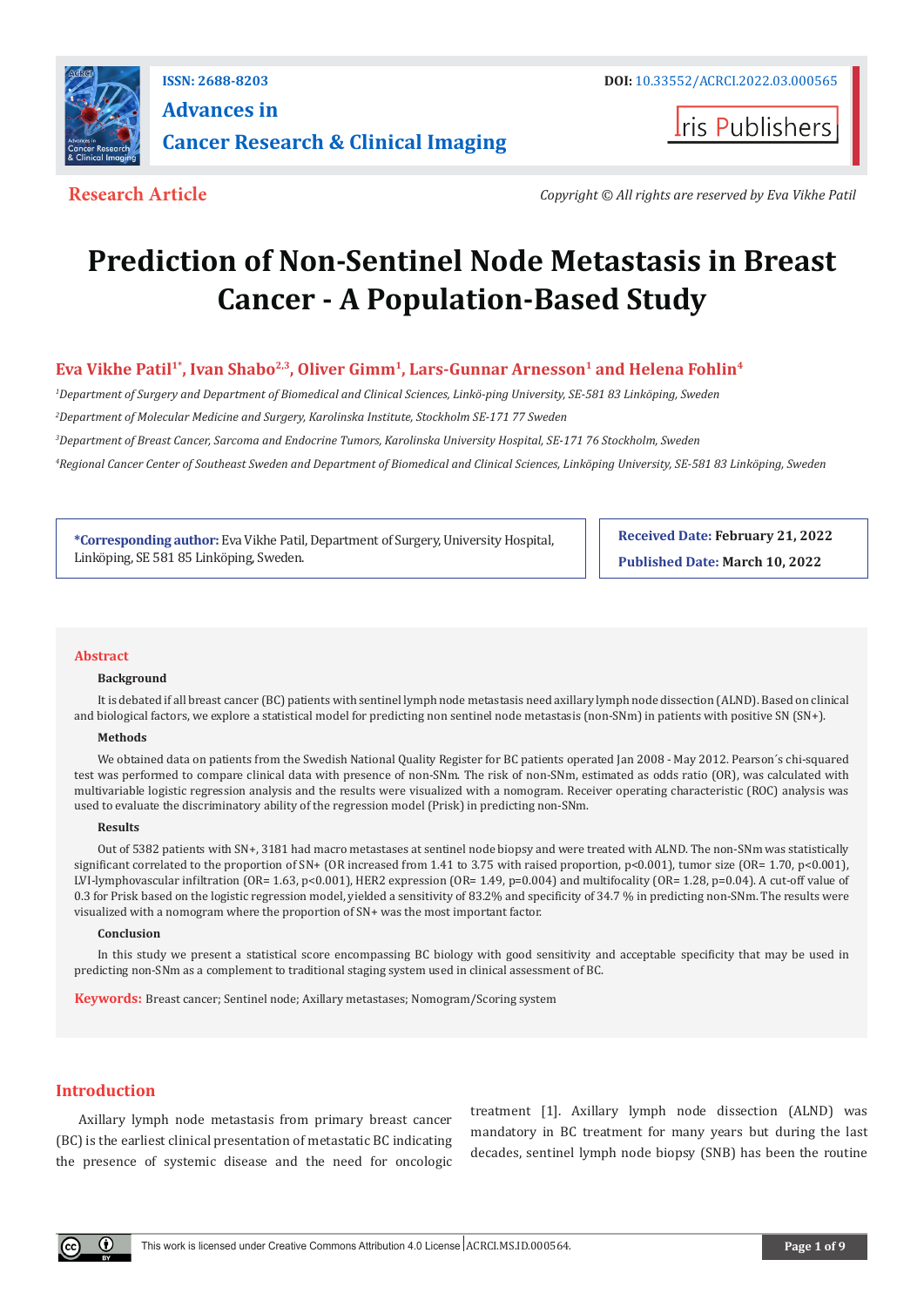technique for axillary staging in BC patients [2]. In cases with negative sentinel node (SN), the likelihood for further spread to the axillary non-SN lymph nodes is less than 5% [3-5]. Consequently, unnecessary ALND can be avoided in patients with negative SN, reducing the risk of ALND associated surgical morbidity [6]. Even with micrometastases, as shown in IBCSG 23-10 study, the number of axillary events is low [7]. In this regard, it is important to note that the AMAROS study showed that both ALND and axillary radiotherapy provided excellent and comparable locoregional control of selected SN+ patients [8].

Therefore, the trend for BC treatment is currently changing towards minimizing axillary surgery, despite the presence of metastatic SN [9-12]. In this study, including patients with positive sentinel-node (SN+), we aimed to identify clinical markers to predict the presence of non-SN metastasis (non-SNm). Identification of patients with SN+ having low risk for non-SNm is essential to avoid unnecessary ALND.

#### **Methods**

#### **Patient material**

From the Swedish National Quality Registry for Breast Cancer (NKBC) we obtained data on patients (n=30653) treated with surgery for invasive or in situ BC in Sweden during January 2008 to May 2012. The study was approved by the NKBC register group and the Swedish Ethical Review Authority (Diarnr: 2020-06061). The NKBC, is a national database that has been running since 2008 and covering 99% of patients treated for BC in Sweden [13]. This register includes clinical variables such as age, sex, ICD, and Systematized Nomenclature of Medicine (SNOMED) codes, TNM classification, type of performed surgery, information about the SNB status, presence of non-SNm and tumor hormonal status. We excluded all patients with missing data about SNB, negative SN, and patients not treated with ALND. Out of 5382 patients with SN+, 3181 (59%) cases had positive macro metastases at SNB and were treated with ALND. Those cases constituted the patient cohort investigated in subsequent statistical analysis (Figure 1).

#### **SNB procedure**

The SNBs were identified in accordance with routine surgical procedures. Briefly, a radioactive isotope (Technetium) was injected adjacent to the primary BC, subcutaneously or intracutaneously. Preoperative lymphoscintigraphic images were often obtained for evaluating the position of the SN. At the time for surgery, Patent Blue® was injected with the same technique used for isotope injection. The SNB was detected with a handheld gamma probe and defined as the lymph nodes emitting radioactivity and/or expressing blue colour. In majority of the patients, peroperative histopathologic examination of SNB was performed by using frozen section. Axillary lymph node clearance was often performed directly if any metastasis was found at SNB.

The patients in this study were treated according to the BC treatment guidelines from European Society for Medical Oncology (ESMO) [14]. At the time of the study, axillary lymph node clearance was performed when macro- or/and micro metastasis was found at SNB, but not for patients with SN containing only isolated tumor cells (ITC). The number of total axillary nodes removed, SNs, positive SNs and all positive nodes was registered for each patient. Out of these data, the number and proportion rates of positive SN and non-SNm were calculated.

#### **Statistical analysis**

To explore the association between non-SNm and established clinical factors used in assessment of BC, all patients (n=3181) with macro metastasis in at least one lymph node of the SN(s) and followed by ALND were included in the statistical analyses. The analyses were performed with Pearson´s chi-squared test comparing clinical data with presence of non-SNm. Clinical variables with statistically significant correlation to the presence of non-SNm were included in a subsequent multivariable logistic regression analysis. For each patient, a risk value (Prisk) based on the formula from the logistic regression model was calculated (see supplement). The impact of each of the regression coefficients from the logistic regression model was illustrated graphically in a nomogram with the usercontributed program nomolog for Stata [15]. The nomogram provides a straightforward method of predicting and visualizing the probability of non-SNm by assigning a score proportional to the log of the odds ratio (OR) (i.e., estimated regression coefficients) to all variables included in the multivariable logistic regression model. The command nomolog was applied using default values. Receiver operating characteristic (ROC) curves were used to evaluate the discriminatory ability of the regression model in predicting non-SN metastases. The area under curve (AUC) was calculated with 95% CIs. The statistical analyses and graphics were performed with software IBM SPSS Statistics 27.0 [16] and Stata/SE 13.1 [17].

A P value of < 0.05 was considered statistically significant.

#### **Results**

In total, SNB was performed in 23051 patients and 5382 (23%) of them had positive SN. Micrometastases and ITC were found in 1299 (24%) and 360 (7%) patients with SN+, respectively. Macro metastasis in SNs were found in 3442 cases. Due to reasons not defined in the NKBC data base, 261 (8%) patients with SN+ did not undergo ALND. Axillary lymph node dissection was performed in 3181 (92%) cases and out of these 1263 (39.7%) patients had non-SNm (Figure 1).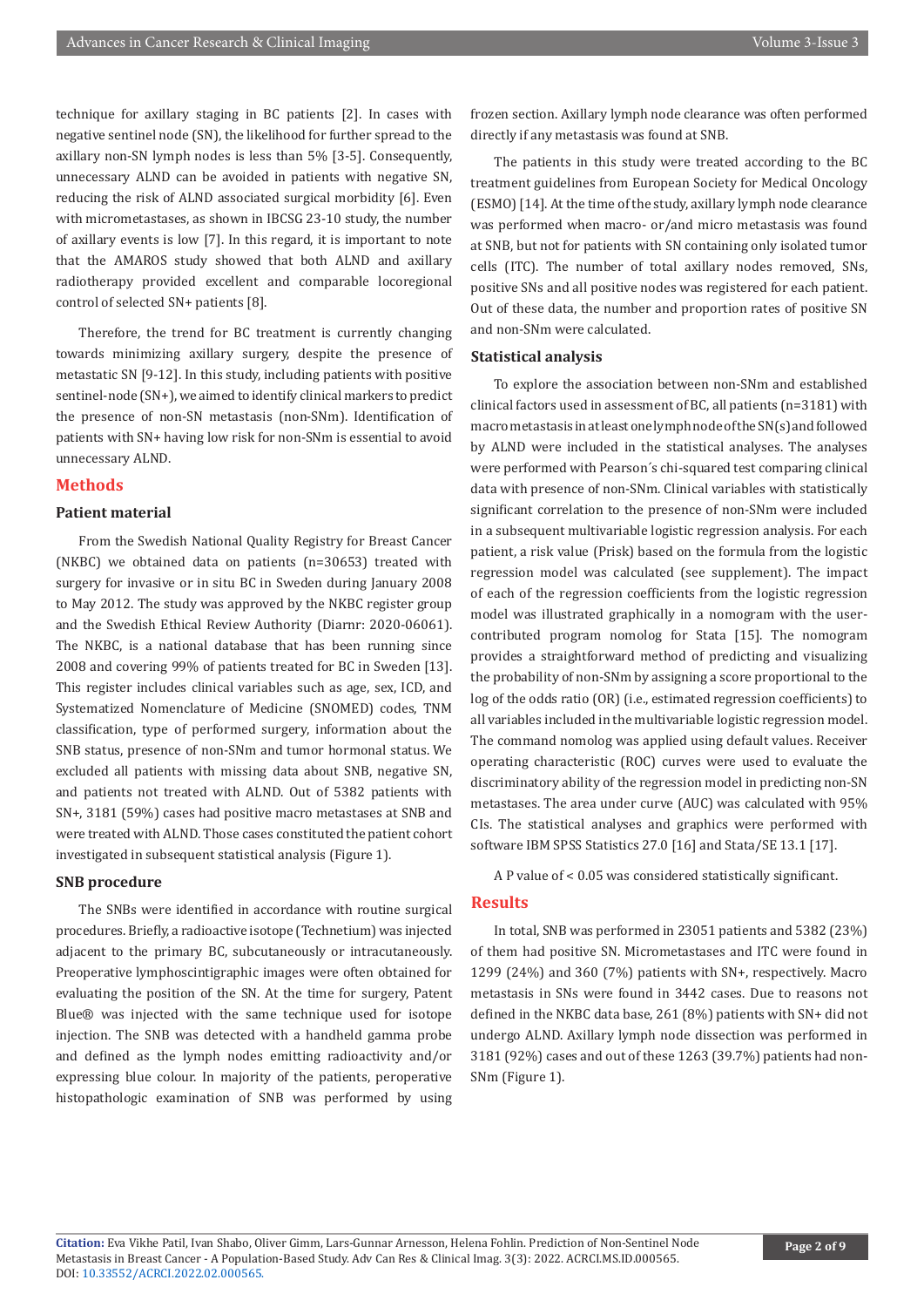

#### **The number of nodes in all SNB**

The mean number of lymph nodes removed at SNB was 2 (range 1-9). The amounts of harvested nodes at SNB were 1 in 9274 (41%), 2 in 7169 (32%) and more than 2 in 6182 (27%) of **Table 1:** The number of SN removed at the time of surgery.

the patients (missing data for 426 patients). The number of nodes removed during SNB was lower in older patients (p<0.001) and if the tumor was detected with mammography screening (p< 0.001) (Table 1).

| Number of SN, $N$ (%) |           |                |           |                                     |
|-----------------------|-----------|----------------|-----------|-------------------------------------|
|                       |           | $\overline{2}$ | >2        | $P$ value <sup><math>a</math></sup> |
| Age                   |           |                |           |                                     |
| ~< 40                 | 217 (30)  | 231 (32)       | 271 (38)  |                                     |
| 40-49                 | 1219 (37) | 1047 (32)      | 1054 (32) |                                     |
| 50-59                 | 2037(41)  | 1591 (32)      | 1365 (27) |                                     |
| 60-69                 | 3278 (42) | 2497 (32)      | 2035(26)  |                                     |
| 70-79                 | 1795 (44) | 1284 (31)      | 1025(25)  |                                     |
| $\geq 80$             | 680 (43)  | 483 (31)       | 403 (26)  | ${}< 0.001$                         |

**Citation:** Eva Vikhe Patil, Ivan Shabo, Oliver Gimm, Lars-Gunnar Arnesson, Helena Fohlin. Prediction of Non-Sentinel Node Metastasis in Breast Cancer - A Population-Based Study. Adv Can Res & Clinical Imag. 3(3): 2022. ACRCI.MS.ID.000565. DOI: [10.33552/ACRCI.2022.02.000565.](http://dx.doi.org/10.33552/ACRCI.2022.03.000565)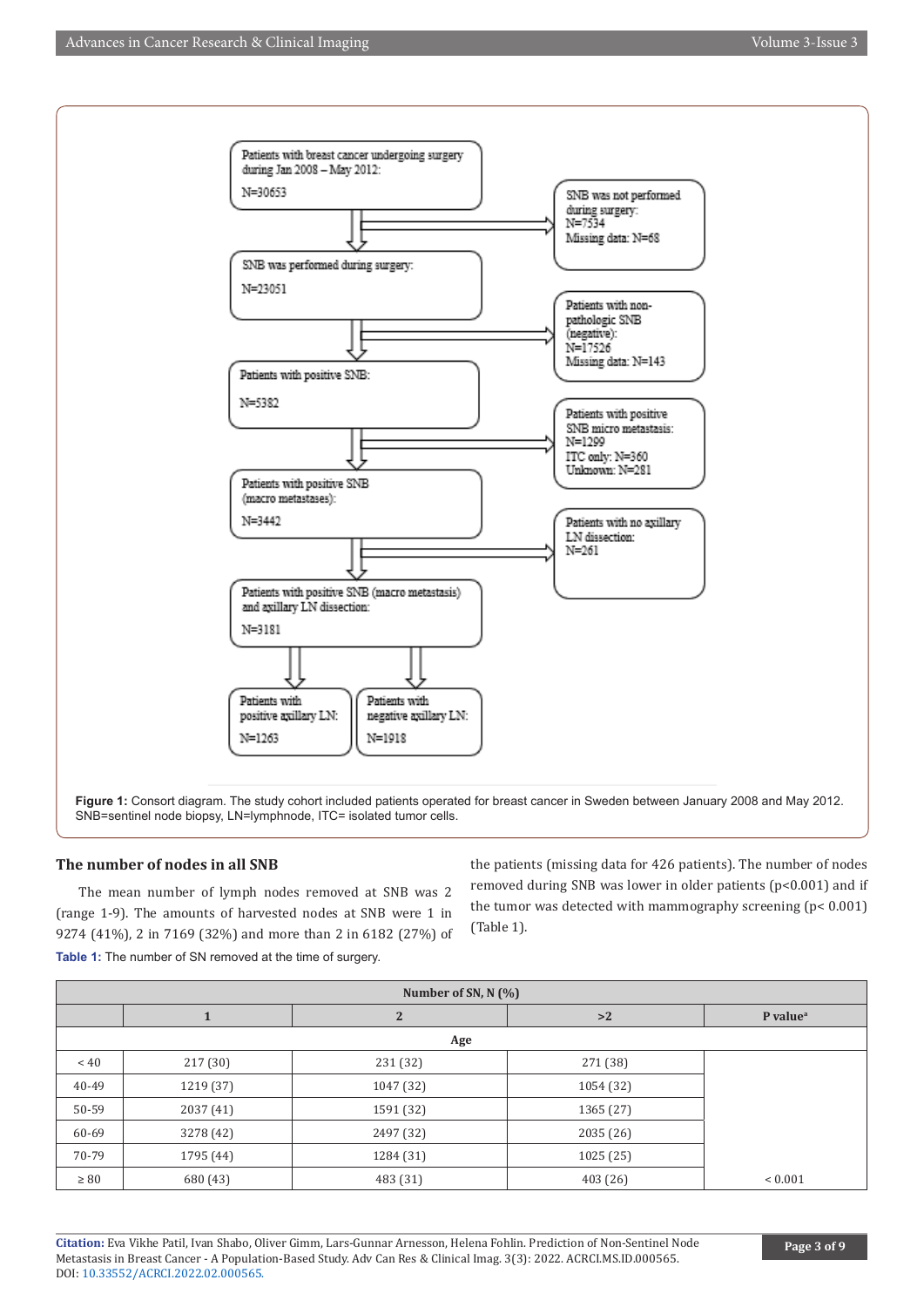| Tumor Size (mm)             |           |           |           |              |  |
|-----------------------------|-----------|-----------|-----------|--------------|--|
| $\leq 20$                   | 5940 (41) | 4583 (32) | 3891 (27) |              |  |
| > 20                        | 2413 (40) | 1919 (32) | 1733 (29) | 0.05         |  |
| <b>Mammography Detected</b> |           |           |           |              |  |
| N <sub>0</sub>              | 3900 (39) | 3260 (32) | 2969 (29) |              |  |
| Yes                         | 5349 (43) | 3878 (31) | 3176 (26) | ${}_{0.001}$ |  |

SN=sentinelnode

aPearson's chi-squared test

#### **Clinical data associated with metastasis in non-SN lymph nodes**

The number of lymph nodes with macro metastases removed at SNB was associated with presence of non-SNm. In 248 patients with more than 2 SN+ removed during SNB, non-SNm was detected in 157 cases (63%) (Table 2). The corresponding rates in patients with 1 and 2 SN+ were  $34\%$  and  $50\%$ , respectively (p<0.001). The presence of non-SNm was significantly associated with the proportion of pathologic SN detected at SNB. Non-SNm was found in 161 patients (26%) with SN proportion less than 0.5, in 345 patients (34%) with SN proportion between 0.5 and 0.99, in 436

patients (44%) with 1 of 1 SNs, in 206 patients (57%) with 2 of 2 SNs and in 111 patients  $(71%)$  with 3 of 3 SNs at SNB (p<0.001). Non-SNm was statistically significant more common in patients with tumors > 20 mm (47%) compared to those with tumors  $\le$ 20 mm (32%) (p<0.001). The non-SNm was more often found in patients with primary tumors expressing lymph vascular invasion (LVI) compared to those without LVI (51 % vs 35%, p< 0.001). The presence of non-SNm was associated with advanced tumor grade as it was more common in patients with NHG 3 (44%) and NHG 2 (40%) tumors compared to those with NHG 1 (32%) tumors (p<0.001).

**Table 2:** Presence of non-SN metastases related to biological and clinical data in patients with macro metastases in SN.

| Patients with non-SN Metastases, N (%)       |                                       |           |                      |  |  |
|----------------------------------------------|---------------------------------------|-----------|----------------------|--|--|
|                                              | No                                    | Yes       | P value <sup>b</sup> |  |  |
|                                              | <b>Sex</b>                            |           |                      |  |  |
| Female                                       | 1901 (60)                             | 1253 (40) | 0.78                 |  |  |
| Male                                         | 17(63)                                | 10(37)    |                      |  |  |
|                                              | <b>Tumor Size (mm)</b>                |           |                      |  |  |
| $\leq 20$                                    | 1033 (68)                             | 488 (32)  |                      |  |  |
| $>20\,$                                      | 861 (53)                              | 763 (47)  | $< 0.001$            |  |  |
| Unknown                                      | 24                                    | 12        |                      |  |  |
|                                              | <b>No. of SN with Macrometastases</b> |           |                      |  |  |
| $\mathbf{1}$                                 | 1498 (66)                             | 778 (34)  |                      |  |  |
| $\overline{c}$                               | 329 (50)                              | 328 (50)  | ${}< 0.001$          |  |  |
| $\geq 3$                                     | 91 (37)                               | 157 (63)  |                      |  |  |
| <b>Proportion of SN with Macrometastases</b> |                                       |           |                      |  |  |
| $< 0.5$                                      | 464 (74)                              | 161 (26)  |                      |  |  |
| $0.5 - 0.99$                                 | 683 (66)                              | 345 (34)  |                      |  |  |
| 1 of 1                                       | 562 (56)                              | 436 (44)  | ${}< 0.001$          |  |  |
| 2 of 2                                       | 156 (43)                              | 206 (57)  |                      |  |  |
| 3 of 3 or more                               | 45 (29)                               | 111 (71)  |                      |  |  |
| Unknown                                      | $\, 8$                                | 4         |                      |  |  |
| $\mathbf{LVI}$                               |                                       |           |                      |  |  |
| No                                           | 1154 (65)                             | 633 (35)  |                      |  |  |
| Yes                                          | 406 (49)                              | 425 (51)  | $< 0.001$            |  |  |
| Unknown                                      | 358                                   | 205       |                      |  |  |
| Nottingham Histologic Grade                  |                                       |           |                      |  |  |
| NHG I                                        | 293 (68)                              | 135 (32)  |                      |  |  |
| NHG II                                       | 1044 (60)                             | 689 (40)  | $< 0.001$            |  |  |
| NHG III                                      | 557(56)                               | 430 (44)  |                      |  |  |
| Unknown                                      | 24                                    | 9         |                      |  |  |

**Citation:** Eva Vikhe Patil, Ivan Shabo, Oliver Gimm, Lars-Gunnar Arnesson, Helena Fohlin. Prediction of Non-Sentinel Node Metastasis in Breast Cancer - A Population-Based Study. Adv Can Res & Clinical Imag. 3(3): 2022. ACRCI.MS.ID.000565. DOI: [10.33552/ACRCI.2022.02.000565.](http://dx.doi.org/10.33552/ACRCI.2022.03.000565)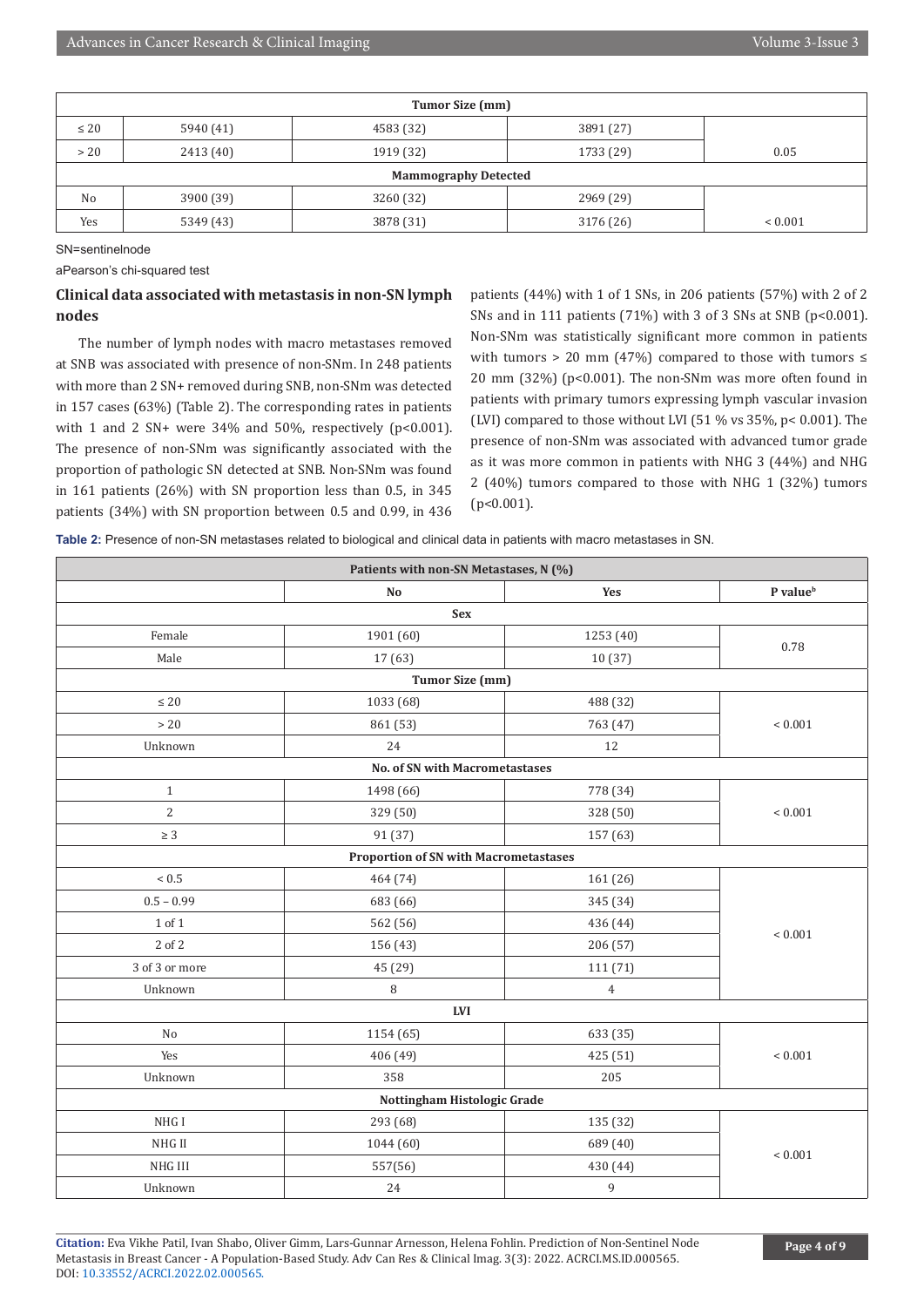| ${\rm ER}$                  |               |           |           |  |
|-----------------------------|---------------|-----------|-----------|--|
| Negative                    | 196 (55)      | 159 (45)  |           |  |
| Positive                    | 1699 (61)     | 1094 (39) | 0.042     |  |
| Unknown                     | 23            | 10        |           |  |
|                             | Her2          |           |           |  |
| Negative                    | 1540 (61)     | 983 (39)  |           |  |
| Positive                    | 222 (54)      | 192 (46)  | 0.004     |  |
| Unknown                     | 156           | 88        |           |  |
|                             | Multifocality |           |           |  |
| No                          | 1473 (62)     | 886 (38)  |           |  |
| Yes                         | 277 (52)      | 251 (48)  | $< 0.001$ |  |
| Unknown                     | 168           | 126       |           |  |
| <b>Mammography Detected</b> |               |           |           |  |
| No                          | 1102 (59)     | 762 (41)  |           |  |
| Yes                         | 810 (62)      | 492 (38)  | 0.08      |  |
| Unknown                     | 6             | 9         |           |  |
| Age                         |               |           |           |  |
| <40                         | 91 (57)       | 68 (43)   |           |  |
| 40-49                       | 342 (60)      | 226 (40)  |           |  |
| 50-59                       | 469 (62)      | 292 (38)  |           |  |
|                             |               |           |           |  |
| 60-69                       | 564 (61)      | 365 (39)  | 0.88      |  |
| 70-79                       | 304 (59)      | 207 (41)  |           |  |
| $\geq 80$                   | 139 (58)      | 99 (42)   |           |  |

ER= Estrogen receptor; Her2= Human Epidermal Growth Factor Receptor 2; LVI= lymphovascular invasion; NHG= Nottingham Histologic Grade; SN= Sentinel node; bPearson's chi-squared test.

Metastasis in non-SN was also significantly associated to biological markers previously known to be related to BC dissemination. Out of 2793 patients with estrogen receptor (ER) positive tumors, non-SNm was detected in 1094 patients (39 %). In patients having ER negative tumors, non-SNm was found in 159 (45 %) patients ( $p= 0.042$ ). The corresponding rates in patients with human epidermal growth factor receptor 2 (HER2) negative and positive tumors were 983 (39%) and 192 (46%), respectively (p=0.004). In case of multifocal tumors, non-SNm was found in 251 patients (48%), which was a significantly higher proportion compared to patients with solitary primary tumors (n=886, 38%) (p<0.001). No statistically significant association was found with

age (p=0.88), sex (p=0.78) or mammography screening (p=0.08) as a diagnostic modality (Table 2).

#### **Estimation of metastasis in non-SN lymph nodes**

Estimated as odds ratio (OR), the risk of having non-SNm increased significantly in relation to the proportion and the number of nodes with macro metastasis found at SNB. If the number of SNs investigated was at least 2 and all nodes were pathologic, the OR for having non-SNm was 3.75 compared to the reference category (proportion of macro metastases among SN harvested < 0.5). If only one SN was investigated and if this one contained metastasis, the OR was 2.25 and if macro metastasis was found in at least half of the SNs, though not in all of them, the OR was 1.41 (Table 3).

|                                                                                    | <b>Odds Ratio</b> | 95% CI        | P value <sup>a</sup> |
|------------------------------------------------------------------------------------|-------------------|---------------|----------------------|
| Tumor size ( $>20$ mm vs. $\leq 20$ mm)                                            | 1.7               | $1.41 - 2.05$ | < 0.001              |
| Her2 (Pos. vs Neg.)                                                                | 1.49              | $1.14 - 1.95$ | 0.004                |
| Lymphovascular invasion (Yes vs No)                                                | 1.63              | $1.34 - 1.97$ | < 0.001              |
| ER (Pos. vs Neg.)                                                                  | 0.85              | $0.64 - 1.14$ | 0.27                 |
| Multifocality (Yes vs No)                                                          | 1.28              | $1.01 - 1.62$ | 0.04                 |
| Nottingham Histologic Grade (II & III vs. I) Proportion of SN with macrometastases | 1.15              | $0.86 - 1.53$ | 0.34                 |
| Proportion 0.5-0.99 vs. Proportion <0.5                                            | 1.41              | $1.07 - 1.86$ | 0.02                 |
| Proportion=1, and only one SN investigated vs Proportion <0.5                      | 2.25              | $1.71 - 2.95$ | < 0.001              |

**Table 3:** The logistic regression showing odds ratio for non-SN metastasesa.

**Citation:** Eva Vikhe Patil, Ivan Shabo, Oliver Gimm, Lars-Gunnar Arnesson, Helena Fohlin. Prediction of Non-Sentinel Node Metastasis in Breast Cancer - A Population-Based Study. Adv Can Res & Clinical Imag. 3(3): 2022. ACRCI.MS.ID.000565. DOI: [10.33552/ACRCI.2022.02.000565.](http://dx.doi.org/10.33552/ACRCI.2022.03.000565)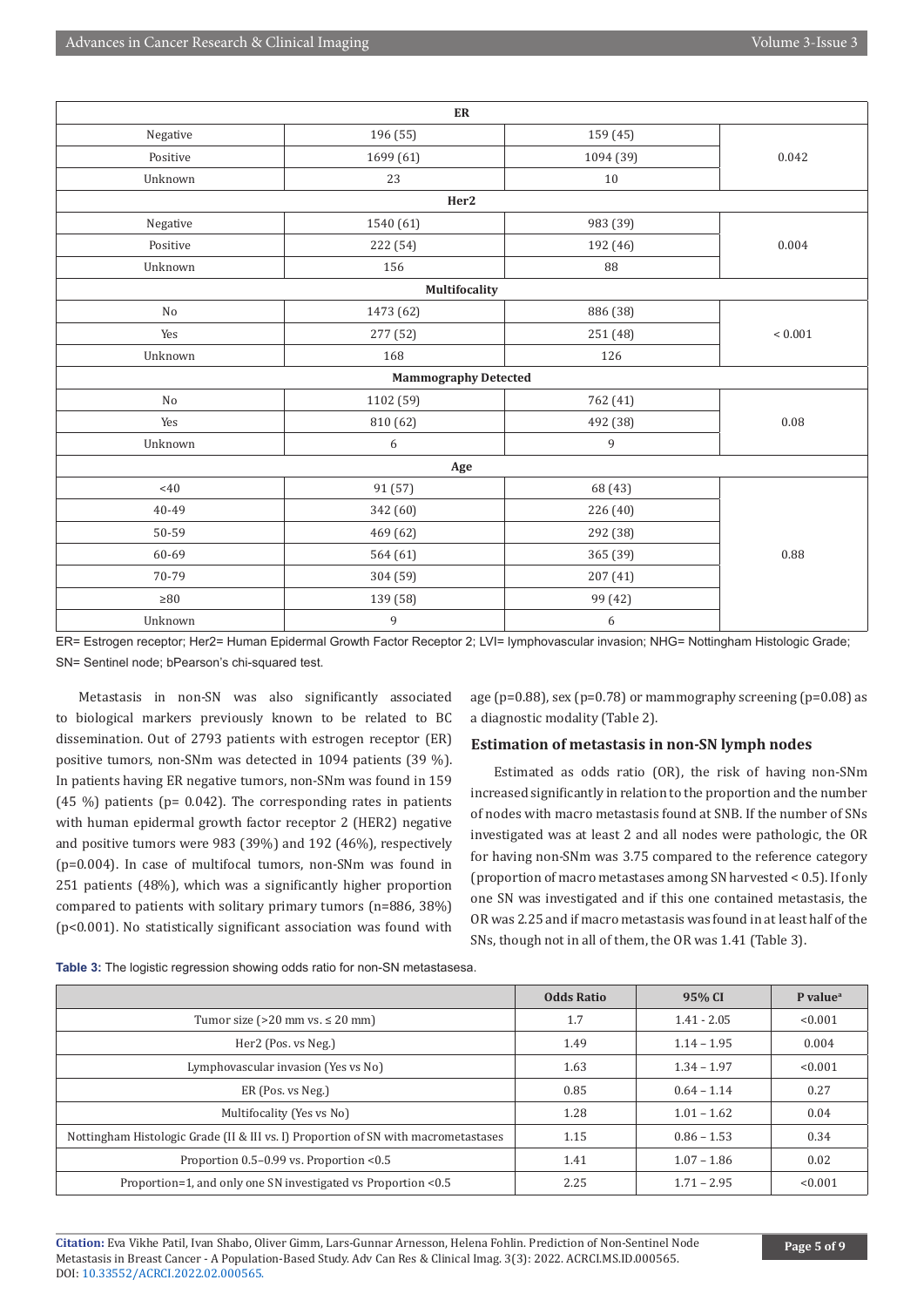| Proportion=1 and more than one SN investigated vs Proportion <0.5 | $\sim$ $\sim$ $\sim$<br>J. / J | - - -<br>$\overline{\phantom{0}}$<br>د ، ، ، | < 0.00  |
|-------------------------------------------------------------------|--------------------------------|----------------------------------------------|---------|
| onstant                                                           | י הי<br>0.4 l                  | 0.22<br>14 - U.S.S                           | < 0.001 |

ER= Estrogen receptor; Her2= Human Epidermal Growth Factor Receptor 2; LVI= lymphovascular invasion; NHG= Nottingham Histologic Grade; SN= Sentinel node

a The logistic regression analysis was performed for patients where we had data on all variables included (2139 patients).

The risk of having non-SNm was significantly correlated to patients with tumors larger than 20 mm (OR 1.70, 95% CI 1.41-2.05 and p <0.001), positive HER2 expression (OR 1.49, 95% CI 1.14- 1.95, p = 0.004), multifocality (OR 1.28, 95% CI 1.01-1.62, p=0.04) and LVI (OR 1.63, 95% CI 1.34-1.97, p <0.001). The result from the logistic regression model was visualized in a nomogram showing the predicted probability of non-SNm for each patient (Figure 2). The higher score in the nomogram, the higher probability of non-SNm. For example, the total score of 6 gives a probability of less

than 0.30 for non-SNm and the total score of 10 gives a probability of approximately 0.40. The ROC analysis based on the logistic regression model had an area under the curve (AUC) of 0.68; 95 % CI 0.66 – 0.70 (Figure 3). A cut-off of 0.3 for the Prisk value yielded high sensitivity (83.2%), but lower specificity (34.7 %). Nevertheless, a cut-off for the Prisk value of 0.2 yielded a sensitivity of 97.1% but a low specificity of 7.6%. The sensitivity and specificity rates related to other Prisk cut-off values are reported in Table 4.



**Figure 2:** Nomogram visualizing the probability of non-SN metastases for each patient, based on the values of the multivariable logistic regression coefficients. For each variable, a vertical line is drawn from the appropriate point down to the Score scale. The total score is obtained by adding up the scores of all variables. The predicted probability of non-SNm for each patient is achieved by drawing a vertical line from the Total score scale up to the Predicted probability scale.

#### **Table 4:** Sensitivity and specificity at different cut-off values.

| Cut-off | Sensitivity (%) | Specificity (%) |
|---------|-----------------|-----------------|
| 0.2     | 97.1            | 7.6             |
| 0.3     | 83.2            | 34.7            |
| 0.4     | 63.6            | 62.4            |
| 0.5     | 39.4            | 83.9            |
| 0.6     | 19.8            | 94.4            |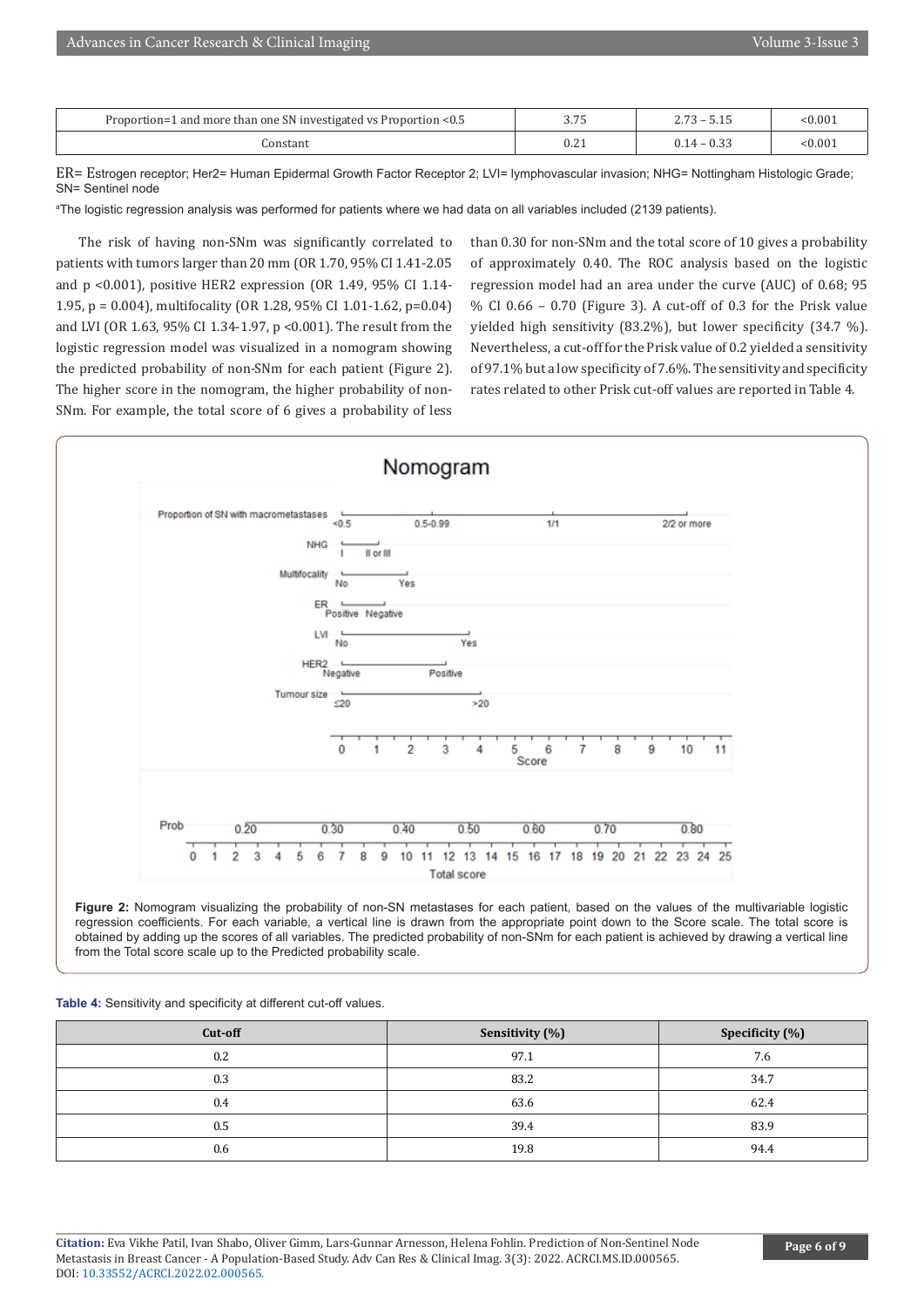



#### **Discussion**

In this study, we used pre-/postoperative clinical and biological tumor data to create a predictive model for selecting patients with macro metastases at SNB to perform ALND or not. The number and proportion of pathologic nodes at SNB are significantly related to non-SNm. The model of Prisk calculation, based on clinical and biological features of BC, provides a good estimation for the presence of non-SNm in patients with pathologic SN. Over the past decades, it has been empirically found that ALND might not be a necessary treatment in all patients with pathological SN, hence the current trend in BC treatment is changing towards minimizing axillary surgery [11,18,19]. Consistent with previous reports, our study shows that 60.3% of BC patients with pathologic SN do not have non-SNm and thus are not expected to benefit from subsequent ALND. Refraining ALND in some patients despite SN+ is still controversial [2,7,8] due to difficulties of selecting the cases that will benefit from this surgical procedure. As a first step, it is desirable to correctly select the majority of the 60% of patients without non-SNm to avoid complementary ALND.

The arguments against omission of ALND is that metastasis in the axilla is still a significant prognostic factor guiding the selection of adjuvant treatment and surgical locoregional control of BC [10, 20]. Hence, developing predictive models based on clinical and biological data to estimate the risk of non-SNm is still essential to avoid unnecessary ALND [21]. Today, most tumor characteristics can be evaluated at routine preoperative core biopsy and ultrasound investigation. At the time of primary surgery, the presence of macro metastasis in SNB can be detected by frozen section of SNB. Thus, already during the primary surgery, one can tentatively estimate the risk of the presence of non-SNm and make decision for ALND, based on data obtained from preoperative core biopsy and peroperative SNB diagnostics. In several trials, no difference in tumor recurrence and overall survival was found in patients with ITC or micro metastases and omitting ALND in these cases is generally accepted [9, 22]. Moreover, Ingvar C et al recently showed in a study of more than 1500 patients with small breast cancers that omitting all axillary surgery was associated with very low rates of axillary events [23]. The presence of non-SNm has been shown to be related to the number of pathologic SNs, lobular phenotype and multifocal primary tumors [24].

In our study, tumor size, the proportion and number of positive nodes at SNB, LVI, multifocality and HER2 expression were associated with the presence of non-SNm. We combined tumor biological features and SNB characteristics in a statistical model to estimate the risk for the presence of non-SNm, attempting to improve the selection of patients with SN+ that will benefit from ALND. Based on this model, a Prisk of 0.4 yielded a sensitivity of 63.6% and specificity of 62.4% in predicting axillary non-SNm. This means that out of the patients where non-SNm were identified, 64% were correctly predicted to have non-SNm according to the model. A Prisk of 0.5 increased the specificity to 83.9%, albeit at the cost of the sensitivity 39.4 %.

The Tenon score, used in several studies for predicting axillary metastasis, has a sensitivity of 92.1% and specificity of 70.1%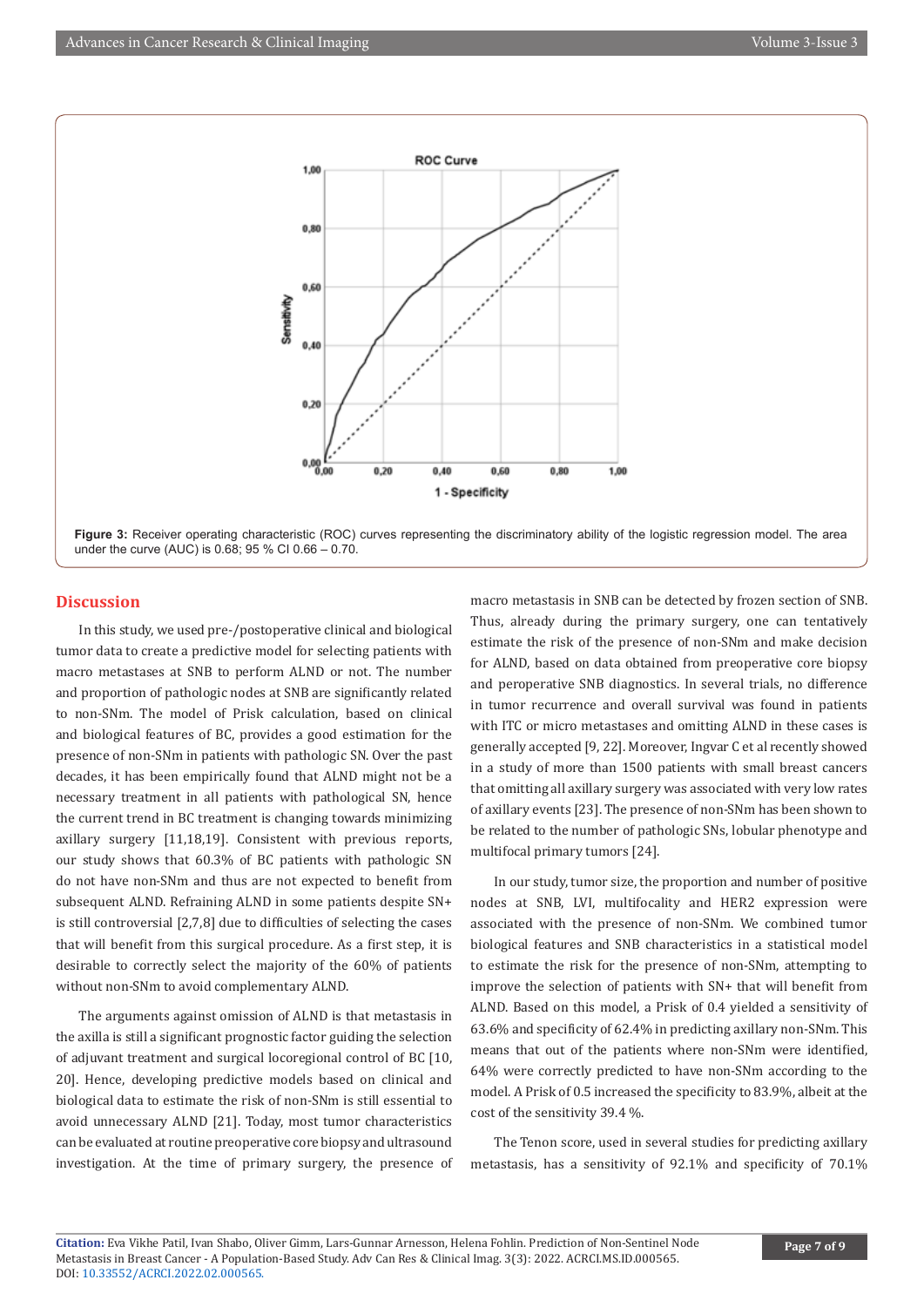[25]. The Tenon score is based on 3 variables: presence of macro metastasis, tumor size and the proportion of positive nodes at SNB. It does not include tumor biological factors, such as LVI and HER2 expression [25,26]. Similar factors in Tenon scores are used in Memorial Sloan Kettering Cancer Center (MSKCC) nomogram [27,28]. In general, all models used to predict non-SNm in BC show lower accuracy when applied outside the populations they are developed in [29]. In most studies the inclusion criteria are 2 SN+ to refrain from ALND [8,18]. In our study, 50% of the patients with 2 SN+ actually had non-SNm. The predicted risk for non-SNm was increased by combining some risk factors in the nomogram. For example, 2 SN+ of 2 LNs investigated, LVI and tumor size >20 mm yields a total score of 18, which corresponds to a predicted probability of approximately 67%. Today, even with a limited spread in the axilla (1-2 positive SN) it is suggested to avoid ALND and the morbidity associated with this type of surgery. For example, in Sweden all eligible patients with up to 2 SN+ are currently offered to participate in the randomized clinical study, SENOMAC [12]. For those who are not included, ALND is recommended according to the Swedish national guidelines for BC [30]. Notably, this study does not take in consideration the biological properties of the primary tumor or the proportion of pathologic nodes in SNB.

The adjuvant oncologic treatment is assumed to eliminate residual disease after surgery. Hence, if we only perform diagnostic SNB-surgery, patients with metastasis in the SN should be offered adjuvant oncological treatment. In the clinical trial Z0011 [31] it was shown that the tangential radiation and systemic therapy was quite effective in controlling residual axillary node disease in patients that were not treated by ALND. Similar results were shown in the AMAROS study [8] that also had low arm morbidity in the radiotherapy group. Moreover, the ACOSOG Z0011 [31] and IBCSG 23-01 [7] trials showed that patients with 1-2 SN+ who were treated with breast conserving surgery with whole-breast irradiation and adjuvant systemic treatment, could be spared ALND without compromising locoregional control of BC or survival outcome. In light of these observations, the findings presented in our study indicate that patients with low number and proportion of pathologic SN, ER+ and HER2+ small tumors  $( \leq 20 \text{ mm})$  without LVI had significant low risk of having non-SNm and thus could be refrained from axillary treatment. The strength of our study is that it is population based and consist of large patient cohort. The scoring model is based on a combination of clinical and tumor biological factors, which tentatively might better encompass the malignant behaviour of the tumor. Moreover, the predictive model presented here can be applied in adjacent to primary surgery as a complement to traditional staging system used in clinical assessment of BC. Further studies are needed to validate this model in another data set and test it in relation to other clinical data, such as tumor specific survival and outcomes of adjuvant oncologic treatment.

#### **Conclusion**

There is a need for a predictive model based on tumor burden and biology to predict metastasis in axillary non-SN. In this study, we present a statistical score encompassing BC biology with good sensitivity and acceptable specificity that can be used in predicting non-SNm as a complement to traditional staging system used in clinical assessment of BC. We suggest that such a scoring model might be applicable in adjacent to primary surgery in order to avoid unnecessary ALND without compromising the oncological outcomes of BC surgery.

#### **Acknowledgement**

We would like to thank the NKBC Register Group (The Swedish National Quality Register for Breast Cancer) which approved the study and provided data.

#### **Conflict of Interest**

No conflict of interest.

#### **References**

- 1. Balic M, Christoph T, Rachel W, Michael G, Nadia H (2019) St. Gallen/ Vienna 2019: A Brief Summary of the Consensus Discussion on the Optimal Primary Breast Cancer Treatment. Breast Care 14(2): 103-110.
- 2. Rutgers EJ, Jansen L, Nieweg OE, J de Vries, H Schraffordt Koops, et al. (1998) Technique of sentinel node biopsy in breast cancer. Eur J Surg Oncol 24(4): 316-319.
- 3. Moo TA, Rachel S, Chau D, Monica M (2018) Overview of Breast Cancer Therapy. PET Clin 13(3): 339-354.
- 4. Krag DN, Stewart JA, Thomas BJ, Ann MB, Seth PH, et al. (2010) Sentinellymph-node resection compared with conventional axillary-lymphnode dissection in clinically node-negative patients with breast cancer: overall survival findings from the NSABP B-32 randomised phase 3 trial. Lancet Oncol 11(10): 927-933.
- 5. Krag D, D Weaver, T Ashikaga, F Moffat, VS Klimberg et al. (1998) The sentinel node in breast cancer--a multicenter validation study. N Engl J Med 339(14): 941-946.
- 6. Bergkvist L, Frisell J (2005) Multicentre validation study of sentinel node biopsy for staging in breast cancer. BJS (British Journal of Surgery), 92(10): 1221-1224.
- 7. Galimberti V, Bernard FC, Giuseppe V, Paolo V, Elisa V, et al. (2018) Axillary dissection versus no axillary dissection in patients with breast cancer and sentinel-node micrometastases (IBCSG 23-01): 10-year follow-up of a randomised, controlled phase 3 trial. Lancet Oncol 19(10): 1385-1393.
- 8. Donker M, Geertjan van T, Marieke S, Philip M, Cornelis J H van de Velde, et al. (2014) Radiotherapy or surgery of the axilla after a positive sentinel node in breast cancer (EORTC 10981-22023 AMAROS): a randomised, multicentre, open-label, phase 3 non-inferiority trial. Lancet Oncol 15(12): 1303-1310.
- 9. Ozcan LC, Giuliano AE (2017) Is Axillary Lymph Node Dissection Necessary After a Positive Sentinel Lymph Node Biopsy? Adv Surg 51(1): 165-178.
- 10. Bundred NJ, Nicola LPB, Emiel R, Mila D (2015) Is axillary lymph node clearance required in node-positive breast cancer? Nat Rev Clin Oncol,12(1): 55-61.
- 11. Veronesi U, G Paganelli, V Galimberti, G Viale, S Zurrida, et al. (1997) Sentinel-node biopsy to avoid axillary dissection in breast cancer with clinically negative lymph-nodes. Lancet 349(9069): 1864-1867.